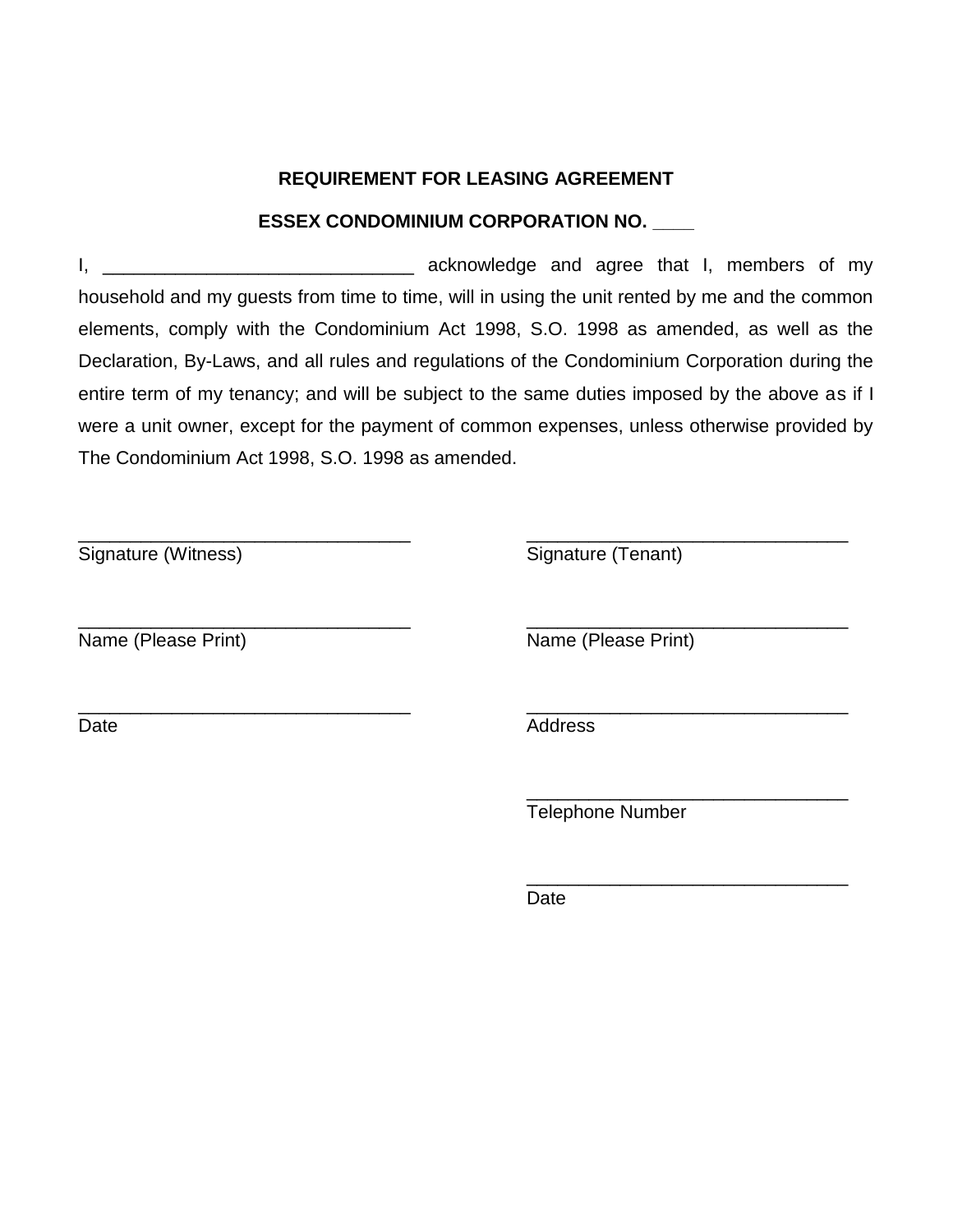### **Form 5**

#### *Condominium Act, 1998*

### **SUMMARY OF LEASE OR RENEWAL**

(Clause 83 (1) (b) of the Condominium Act, 1998)

TO: \_\_\_\_\_\_\_\_\_\_\_\_\_\_\_\_\_\_\_\_\_\_\_\_\_\_\_\_\_\_\_\_\_\_\_\_\_\_\_\_\_\_\_\_\_\_\_\_(name of Condominium Corporation)

1. This is to notify you that:

| [Strike out whichever is not applicable] |  |  |  |  |
|------------------------------------------|--|--|--|--|
|                                          |  |  |  |  |

[ ] a written or oral *(strike out whichever is not applicable: lease, sublease, assignment of lease)* 

#### **OR**

[ ] a renewal of a written or oral *(strike out whichever is not applicable:* lease, sublease, assignment of lease)

has been entered into for:

| leased). | Unit(s) _________, Level(s) ___________ (include any parking or storage units that have been |                               |  |  |
|----------|----------------------------------------------------------------------------------------------|-------------------------------|--|--|
|          |                                                                                              |                               |  |  |
|          |                                                                                              |                               |  |  |
|          |                                                                                              |                               |  |  |
|          |                                                                                              |                               |  |  |
|          |                                                                                              |                               |  |  |
|          |                                                                                              | (set out details)             |  |  |
|          |                                                                                              |                               |  |  |
|          |                                                                                              | (set out amount and when due) |  |  |
|          | Other Information:                                                                           |                               |  |  |
|          |                                                                                              | (at the option of the owner)  |  |  |

2. I (We) have provided the *(strike out whichever is not applicable:* lessee(s), sublessee(s) with a copy of the declaration, by-laws and rules of the condominium corporation.